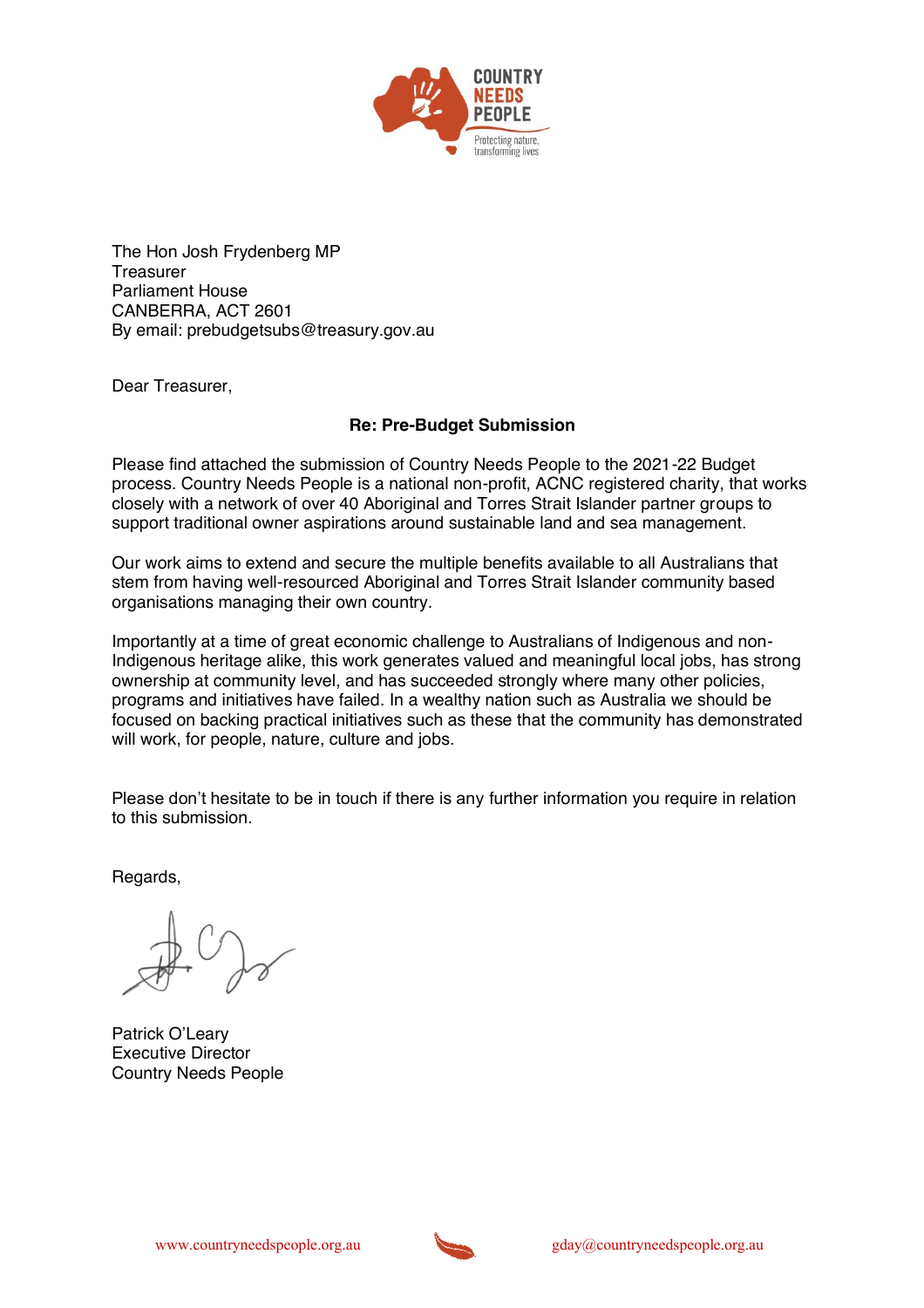

# **Indigenous Protected Areas and Indigenous Rangers: Protecting nature, creating jobs, transforming lives**

*Indigenous Protected Areas and Indigenous Ranger programs are delivering environmental, social and economic benefits for all Australians. These successful programs must be secured and expanded.*

**Federal Government Budget Submission 2021 - 2022** 

The Country Needs People campaign is an alliance of 40 Aboriginal and Torres Strait Islander land and sea management organisations and Country Needs People Pty Ltd. Together we work to ensure Traditional Owner organisations are able to effectively care for country and culture.

For more information, please contact Patrick O'Leary, Executive Director, Country Needs **People, 0417 063 917, paddy@countryneedspeople.org.au**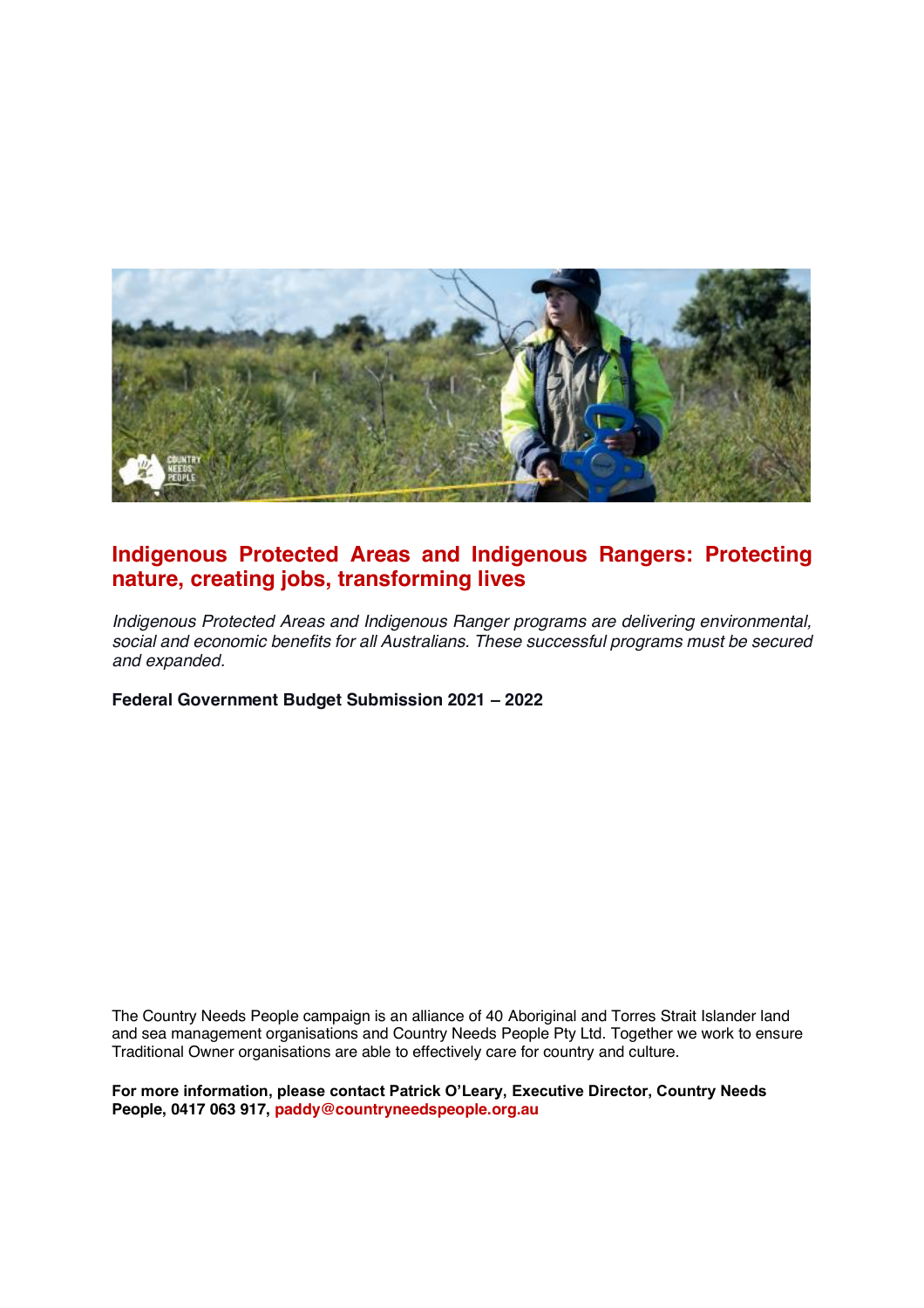

The Australian federal budget for 2021-22 provides a significant opportunity to grow Australia's commitment to protecting our iconic landscapes and increasing jobs for Aboriginal and Torres Strait Islander people. Two Federal Government funded programs, the *Indigenous Ranger (Working on Country)* program and the *Indigenous Protected Area* (IPA) program, deliver essential environmental services for the benefit of all Australians. They also provide major employment and social benefits in Indigenous communities, in accordance with Federal Government national priorities. Federal Government funding for Indigenous land and sea management should be grown and further secured in the 2021-22 federal budget.

We must recognise and invest in programs that are positive and proven to work. The Indigenous Ranger and Indigenous Protected Area programs continue to deliver outstanding results across many different contexts, particularly remote and regional Australia. We must reinforce the quality of Indigenous land and sea management government programs with funding that encompasses operational and administrative support, as well as active and skilled government support.

This submission proposes that the 2020-21 federal budget secures these successful programs into the future by:

- 1. Doubling the annual funding for Indigenous Ranger and Indigenous Protected Area programs and therefore doubling Indigenous ranger jobs over the next five to seven years;
- 2. Establishing a long-term target of 5000 ranger positions nationally to meet the environmental needs at scale across the continent and fully realise the social and economic benefits of these programs;
- 3. Reinforce the quality of Indigenous land and sea management government programs with funding that encompasses operational and administrative support, and active and skilled government support.

### **Understanding the success of Indigenous land and sea management**

Government partnership with Indigenous engagement in land management over the last 25 years has been driven by local and grassroots efforts, with strikingly successful results. Indigenous people deliver essential environmental services across Australia's landscape by controlling invasive weeds and feral animals, maintaining quarantine security, protecting threatened species, managing fire in the landscape, reducing greenhouse gas emissions, and contributing to vital environmental research. A particularly salient issue is fire management following the catastrophic bushfire summer of 2019-20. The renewed discussion of Indigenous contribution to historical and contemporary fire management is welcome. However, it must be followed with practical support. The value of having secure, well trained, community run Indigenous land and sea managers in situ year round to manage a plethora of issues such as weeds, feral animals, fire, threatened species, cultural protections could not be more and more obvious. Valuing traditional knowledge and perspectives creates the conditions for more substantive collaborative relationships with local non-Indigenous agencies and stakeholders such as regional fires services, park managers, local shires and private landholders.

It has become increasingly clear that the success of Indigenous land and sea management in Australia provides great value to all Australians not only for the environment but also through positive employment, social and cultural outcomes for Indigenous Australians. These on-

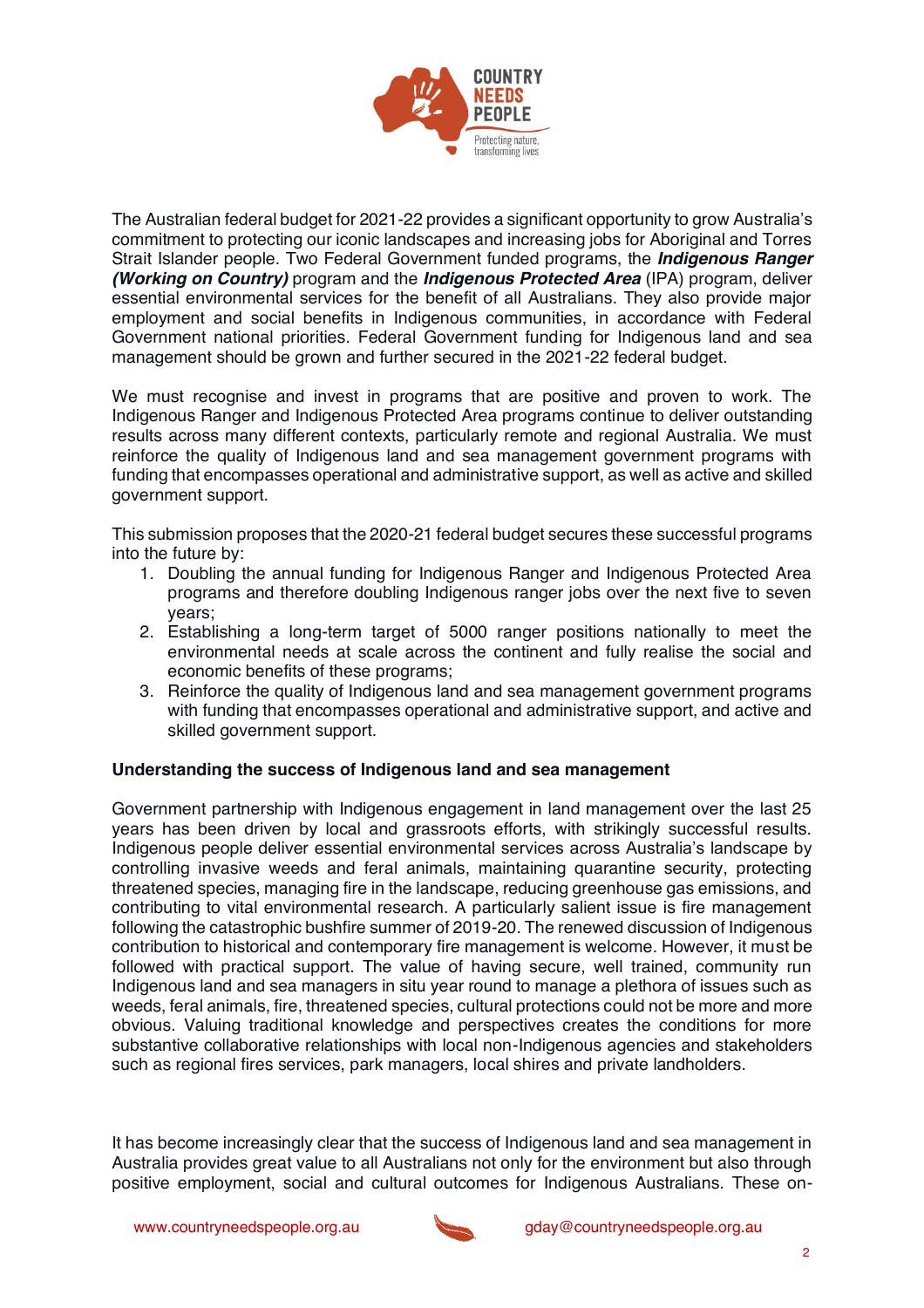

ground efforts depend on the quality of local, grassroots Indigenous organisational ownership, governance and support, as well as the continuity and growth of critical federal government programs.

## The Australian Government's Indigenous Ranger and Indigenous Protected Area **programs**

The Indigenous Ranger and Indigenous Protected Area programs were first implemented by the Howard coalition Federal Government through the federal Environment Department in 2007 and 1997 respectively. Funding has grown since 2013, and administrative changes have brought responsibility for these programs primarily under the coordination of the National Indigenous Australians Agency (NIAA) and the Minister for Indigenous Australians. The new Department of Agriculture, Water and the Environment also has an important ongoing role with multiple overlapping responsibilities regarding these programs.

As of 2020, the Indigenous Ranger program provided core funding to 127 Indigenous ranger groups around Australia. The funding is delivered pragmatically to ensure work is designed within local and regional capacity to deliver outcomes. The program's approach has to date provided sufficient flexibility and dependability to enable building skills and capacity. At least 894 full time equivalent positions currently being supported by this program1. *There is strong demand for more.*

In 2020, Minister Wyatt committed to extending Indigenous ranger contracts by seven years to June 2028. This step was very well received by Indigenous Land and Sea Management organisations and is a significant contribution to longer-term certainty to Traditional Owner organisations administering Indigenous ranger jobs. The ministerial press release (reference) also said that this would bring ranger contracts in line with Indigenous Protected Area contracts, a highly valued parallel program.

The Indigenous Protected Area program is now a key contributor to Australia's protected areas network of the National Reserve System. There are currently 78 declared IPAs in Australia, making up over 46% of Australia's National Reserve System and covering more than 74.6 million hectares. Over the coming years, once new Indigenous Protected Areas in planning are declared, IPAs will contribute more than half of the terrestrial National Reserve System by area.

As well as enabling a strategic, coordinated, accountable framework and regional plan for environmental management, IPAs are proving a key catalyst in increasing work skills and readiness in remote Indigenous communities. IPAs also create new economic opportunities through tourism and generate real jobs where the need is greatest.

Indigenous Ranger and Indigenous Protected Area programs promote stability and capacity for community-based Aboriginal and Torres Strait Islander organisations, increasing their ability to take advantage of business opportunities such as terrestrial carbon management, additional fee for service contracts such as weed control, research support and mining rehabilitation, philanthropic investments and other business partnerships. The Federal Government's role in supporting that organisational capacity through Indigenous Ranger and Indigenous Protected Area programs is vital to realising broader opportunities for jobs and income and tackling large scale environmental degradation.



<sup>&</sup>lt;sup>1</sup> As of January 2021, according to National Indigenous Australians Agency website.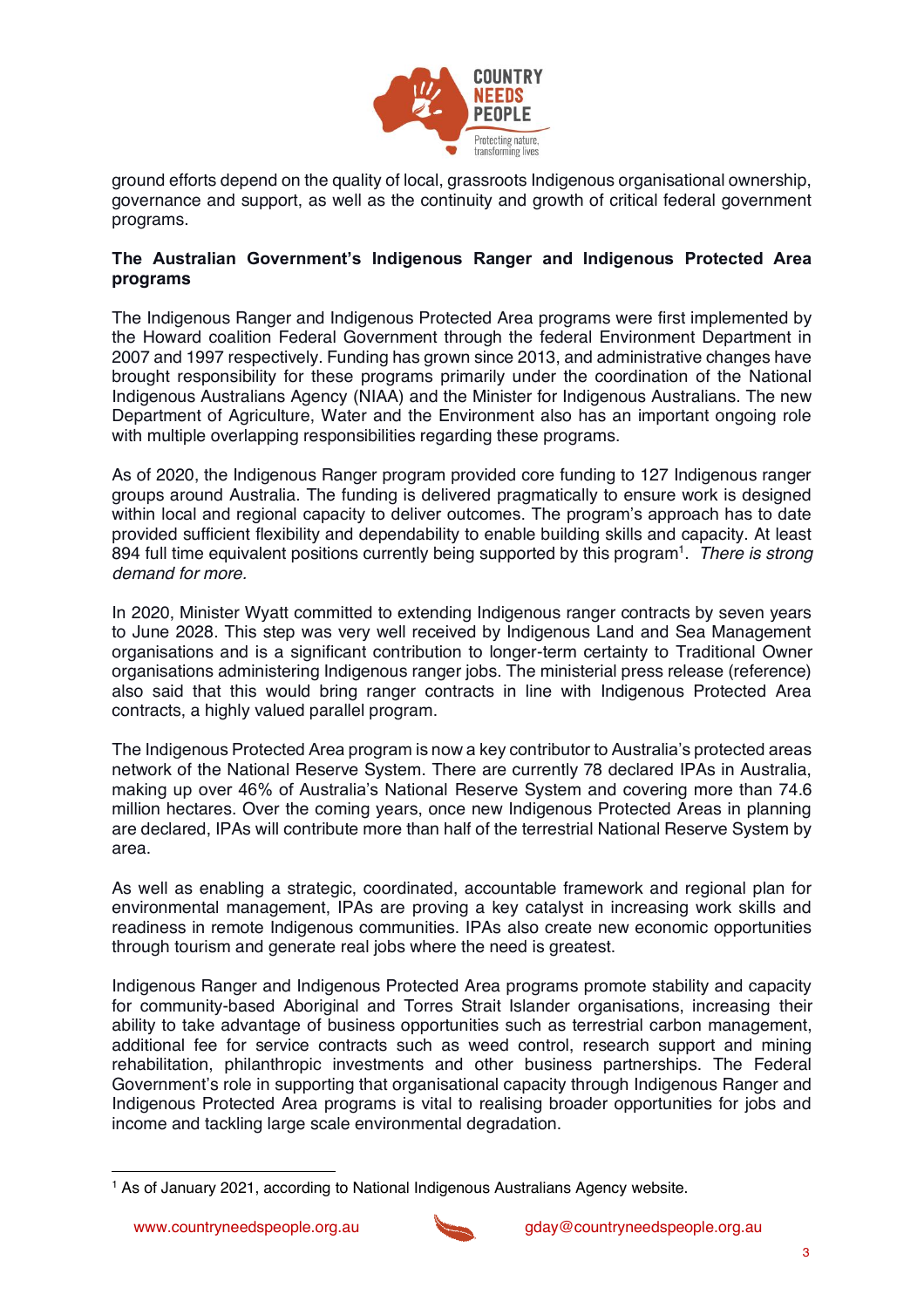

The majority of the programs' success stemmed from the initial program learning, which builds on existing local Indigenous efforts and creates more pragmatic, secure, and predictable core funding arrangements, including Indigenous ranger and ranger coordinator wages, as well as basic operational support. Indigenous ranger groups are started, supported and retained by local and regional Indigenous organisations while delivering various environmental and cultural heritage management services. Indigenous Protected Areas provide an avenue by which Indigenous land can be voluntarily brought into Australia's National Reserve System, while clearly establishing local land and sea management priorities and governance, as well as balancing environment, cultural management, and local economic needs.

Due to their strong environmental and Indigenous employment outcomes, health and social benefits, strong public support, and emphatic support by Indigenous communities, Indigenous rangers and IPA programs continue to attract cross-partisan support federally. Federal Government leadership and clear policy direction to strengthen support for these key programs are vital to our ability to manage Australia's environmental threats, particularly in remote outback Australia, and heavily contribute to addressing employment and social disadvantage issues amongst Indigenous Australians.

### **Growing success**

Doubling funding for Indigenous Ranger and Indigenous Protected Area programs over the next five years will assist in on-ground environmental management to reach areas currently unmanaged. It will also underpin a long-term, secure government vision of Indigenous partnerships for environmental protection and increased Indigenous employment. Doubling ranger funding should be coupled with a long-term commitment to secure funding to meet the vast scale of the Australian environment, as well as program demand from Aboriginal and Torres Strait Islander communities.

Future opportunities for new Indigenous Protected Areas and Indigenous ranger teams continue to grow. This growth is attributed to land claims in progress, growing awareness of these programs, the capacity of local Indigenous organisations that have not yet bid for projects, recognition of IPAs and ranger work as vital economic pathways in many communities, and as a practical way to strengthen local governance**.** The projected total area of Indigenous Protected Areas (declared and currently in planning) will be larger in size than New South Wales and complex in the diversity of ecosystems it supports. If this area is to be managed effectively, a long-term target in the order of 5000<sup>2</sup>, Indigenous rangers should be a goal.

Current budget allocations do not meet the current demand for Indigenous ranger jobs. During the 2016 – 2017 financial year, the Coalition government committed \$15 million to new Indigenous Protected Areas, and since 2018, the Government has announced 12 more proposed Indigenous Protected Areas with this funding. Two of these areas declared operational in 2020 alone cover over 7 million hectares. Ten further IPAs have been allocated planning funding from that outlay, and are projected to cover over 23 million hectares. When completed, if adequately funded, this expansion is significant on a global scale for both its



 $2$  5000 rangers across Australia's existing Indigenous Protected Area estate of 67.2million ha would amount to just one ranger per 13,400ha.

The current projected IPA estate alone is on track to reach 100million ha by 2021 and the Indigenous estate held in freehold title or exclusive possession native title covers around 20% of Australia's land mass and growing.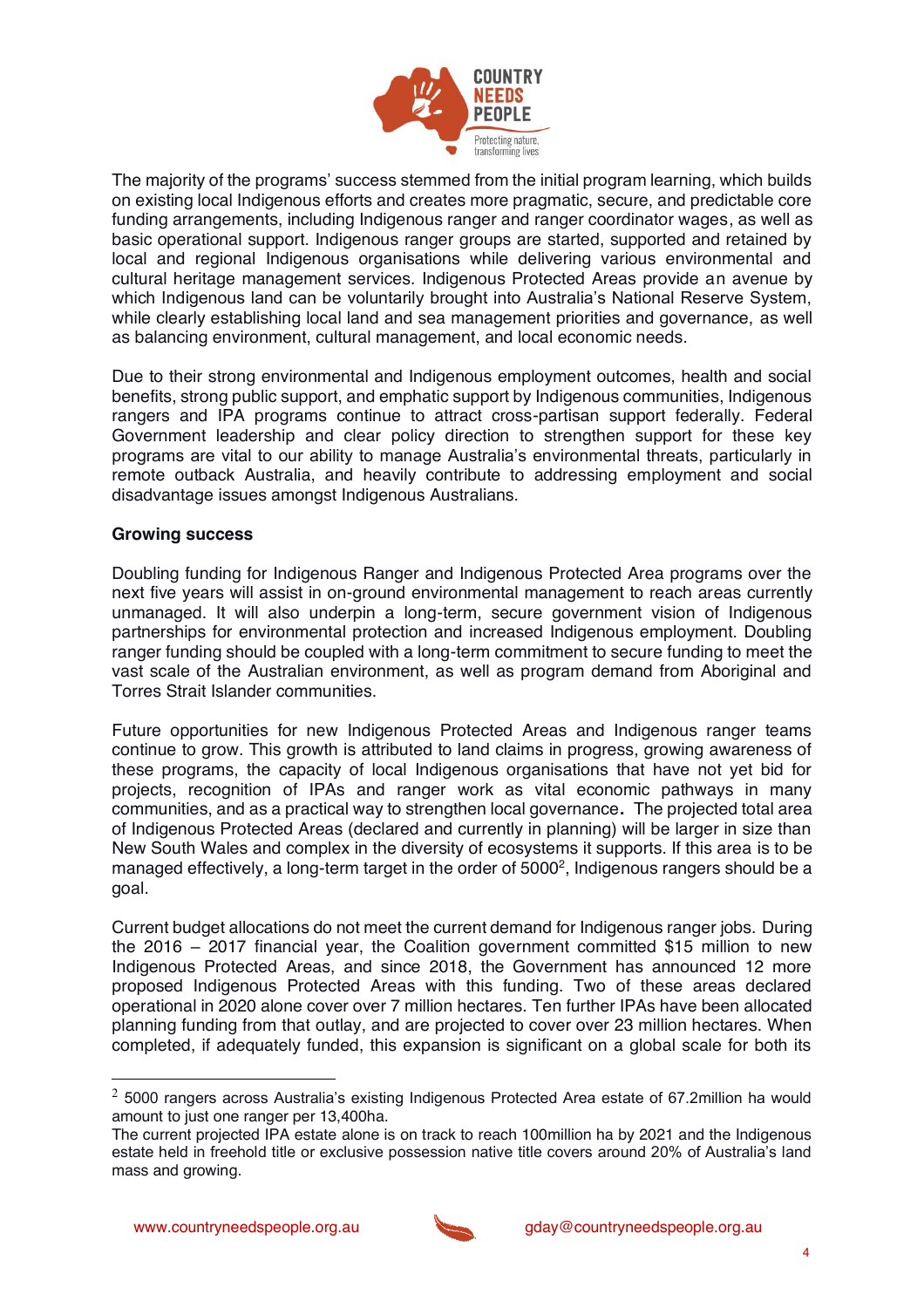

environmental benefits and its recognition of Indigenous-led conservation. However, more than 30 Traditional Owner groups were unsuccessful in applying for a Indigenous Protected Area during this process because of limited government funding. It's clear that further investments in existing, developing and potential Indigenous Protected Areas will provide rapid and strong economic, social and environmental returns.

To encompass Traditional Owners' growing aspirations to protect natural and cultural values across vast land and sea areas through the Indigenous Protected Area and Indigenous Ranger programs, the federal government must increase funding accordingly.

### **Securing certainty**

Long-term funding, with accountability to various stakeholders, is vital to sustaining local capacity and environmental, social and economic benefits. Long term contracts send a critical signal about stability and political commitment to Indigenous land and sea management. Funding certainty encourages retention of good staff, forward planning and increased capacity to strengthen governance. It also sends an unambiguous signal that Australia values Indigenous land and sea management work and its potential. That is why the seven year extension announced in March 2020 was so well received by the Indigenous Land and Sea management sector.

Establishing a 10-15 year or longer horizon for funding would give potential partners and donors a strong signal that these programs are durable, supported by Government and fundamental to long-term environmental management. Contract arrangements for these programs should be brought in line with long-term funding contracts such as Environmental Stewardship Agreements with farmers, currently based around contracts of up to 15 years, subject to regular review and the satisfactory meeting of management criteria.

#### **Reinforcing quality**

Indigenous rangers and Indigenous Protected Areas have real world outcomes to deliver for local communities and the wider public. Land and sea management requires skills, training and risk mitigation. The work on Indigenous Protected Areas carried out by Indigenous rangers includes shooting feral animals out of helicopters and from the ground, spraying chemicals on invasive weeds, large scale fire management, scientific monitoring and research, supporting fisheries regulations at sea, and much more. Often the work is delivered in very remote areas with limited infrastructure. These activities require engaged support, careful risk management and a clear understanding of the land and sea management task, both in the planning and implementation. To ensure the best ongoing future and quality support for these programs, they must receive comprehensive contract management and support from Federal Government departments, and funding allocation for both the department and resources that support land management work, for example, equipment and training.

The shift of many Indigenous programs to a more centralised administration structure initially under the Department of Prime Minister and Cabinet and then the National Indigenous Australians Agency in 2014 has had the unintentional consequence of reducing clarity, departmental expertise and informed program support in delivery. This has contributed to decreasing the quality and understanding of the Australian Government's ongoing relationship to Indigenous land and sea management and particularly the Indigenous Ranger and Indigenous Protected Areas programs.

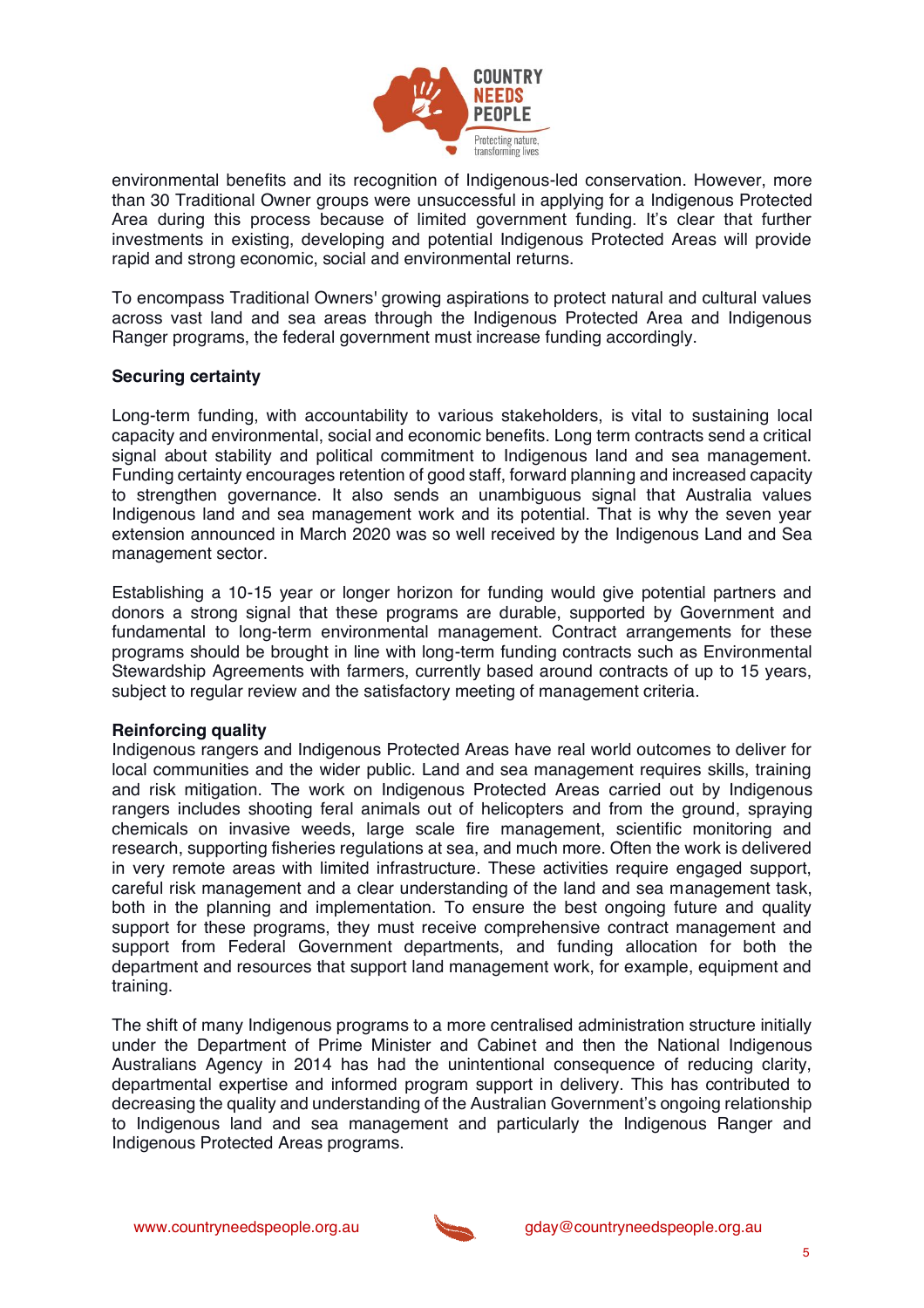

There must be much better alignment and coordination with the Department of Environment (currently Department of Agriculture, Water and the Environment) to ensure the elements that have made the programs successful do not continue to be unintentionally degraded due to the new administrative arrangements. The close integration of environment and cultural management, proactive, collaborative, technically informed and supporting contract management by government agencies well attuned to practical outcomes is not incidental to these programs' unprecedented success. Rather, it is fundamental.

It is strongly recommended that dedicated funding programs for both Indigenous rangers and Indigenous Protected Areas are established with 'ongoing' status in the federal budget and clearly delineated in the budget papers due to the specialised and technical nature of this work and the need for carefully tailored management and support.

### **Proven outcomes for community, economy and natural heritage**

This year marks fourteen years since the formation of the 'Closing the Gap' campaign to address Indigenous disadvantage, and twelve years since the COAG National Indigenous Reform Agreement set targets in key measures for addressing Indigenous disadvantage, covering improved life expectancy, child mortality, education and employment. The Closing the Gap Report from 2019 found the Government was failing to meet five of the seven CTG targets, but the report pointed to Indigenous ranger jobs and Indigenous Protected Areas as Australian Government investment supporting local solutions.

During 2020 the CTG targets have been reviewed and reset, but the Indigenous ranger and Indigenous Protected Area programs remain highly relevant to these reviewed goals. In particular, target 15 relating to 15% increase in legal rights and interests in sea and land by 2030. If these targets are to be fully realised, then the government must make investments in functional community based structures to manage those areas.

The Productivity Commission has repeatedly pointed to the benefits of realising these targets. In 2015, the Chair of the Productivity Commission called on the Australian Government to refocus on "what works" particularly in the delivery of Indigenous employment given the multiple benefits jobs deliver. In 2014, the Productivity Commission's 'Overcoming Indigenous Disadvantage - Key Indicators' report highlighted the success of Indigenous ranger positions in creating "real jobs" particularly in remote areas where many other programs had struggled to deliver. In December 2015, the Commission reiterated the need to understand and extend such programs that work. Again, in 2016, the Productivity Commission highlighted both the Indigenous Rangers and Indigenous Protected Areas programs as outstanding successes in their latest 'Overcoming Indigenous Disadvantage – Key Indicators' report, which was otherwise damning of the many programs that could demonstrate no clear outcomes. This report stated that for both the Indigenous rangers and Indigenous Protected Areas programs:

*<sup>"</sup>For government, the value created from the employment outcomes include low cost land management as well as skills development and increased engagement in the work force, reduced income support payments and increased income tax, less violence and safer communities* "

A review conducted by Social Ventures Australia for the Department of Prime Minister and Cabinet published in 2016 reported a social return on investment of up to **\$3.40** for every dollar spent in Indigenous Protected Areas, with those areas employing Indigenous rangers demonstrating even higher returns. A review by Allens Consulting found the true costs of

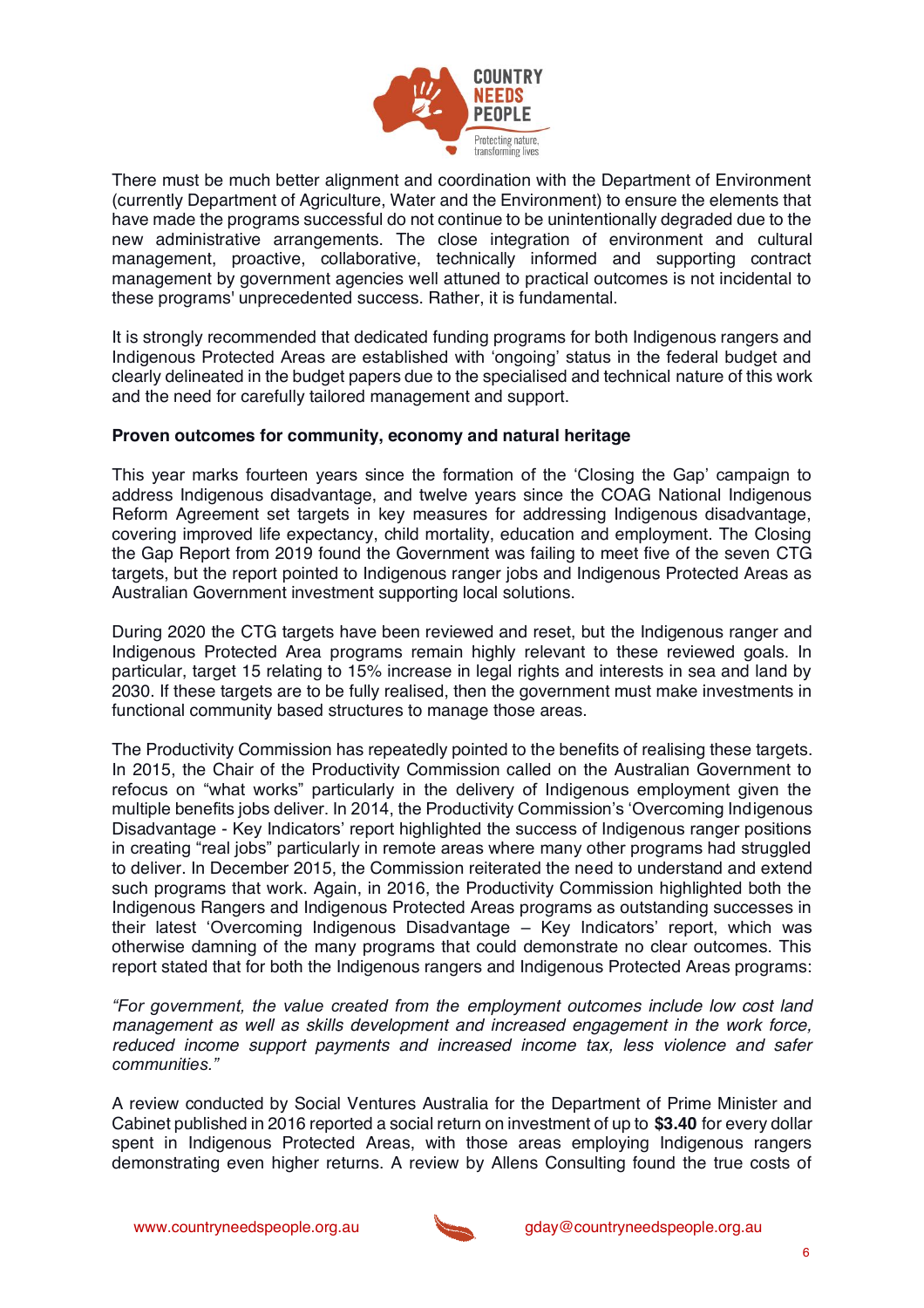

the *Working on Country* program were at least 17-23% less than book costs when increased taxation revenue and decreased welfare payments were taken into account.

Research undertaken over five years by Social Ventures Australia into the social return on investment of land management in a group of Aboriginal communities in Western Australia reported significant avoided costs to Government, particularly through reduced interactions with the justice system, due to the engagement of Aboriginal individuals and communities in 'on country' Indigenous ranger and land management programs. Including **15,000 less individual nights in prison over five years across several communities.**

Women make up approximately 36% of Indigenous rangers. Flexible arrangements mean that women can fulfil family and community responsibilities while working. Job retention is high, with a retention rate of 84% for full-time and part-time employees. In 2014-15, 65% of projects undertook commercial activities such as fee for service environmental management.

Given the very successful operation of Indigenous Rangers and Indigenous Protected Areas programs to date, the ongoing strong support from Indigenous groups for their continuation and the environmental demand for more jobs, there is a compelling case for their expansion in the upcoming budget. Both programs need long-term funding certainty and increases in this budget to allow the sector to continue to strengthen.

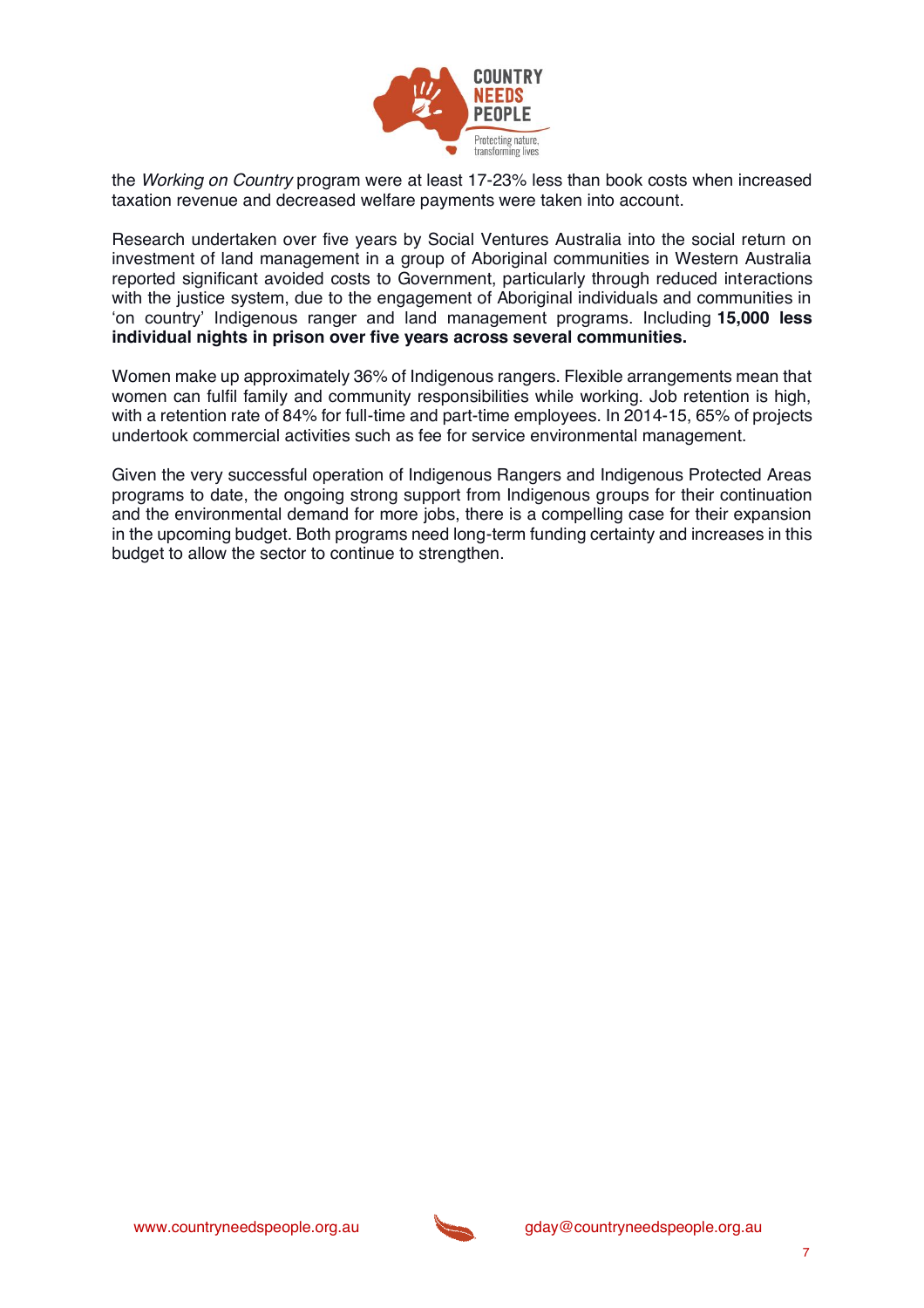

**Recommendations:** 

**The 2021-22 federal budget announcement is a clear opportunity to highlight the**  Australian Government's practical commitment to generating Indigenous jobs and addressing Australia's pressing environmental needs by supporting increased and **more secure funding for Indigenous rangers and Indigenous Protected Areas. It also remains a key means of adding economic stimulus and job creation to regions and sections of Australian society that are clearly in need.** 

**This submission proposes:**

- **1. A commitment by the Federal Government to double the funding and therefore jobs supported by the Working on Country Indigenous Rangers and Indigenous Protected Areas programs over the next five years; that is, establish a target of at least 1660 full time equivalent supported ranger positions over the next five years. This will constitute a gradual increase of funding up to an effective doubling of existing current annual funding of approximately \$100 million per annum for Indigenous rangers and \$22 million per annum for Indigenous Protected Areas by 2026.**
- **2. The establishment of a long-term target of 5000 full time equivalent dedicated**  Indigenous ranger jobs nationally, demonstrating the Government's real **commitment, alongside state governments and Indigenous organisations. This will address issues of social and economic disadvantage among Indigenous**  Australians and address Australia's large-scale environmental management **needs.**
- **3. Reinforce the quality of Indigenous land and sea management government programs with funding that encompasses operational and administrative support, and active and skilled government departmental support with increased oversight and support from the Department of Environment.**

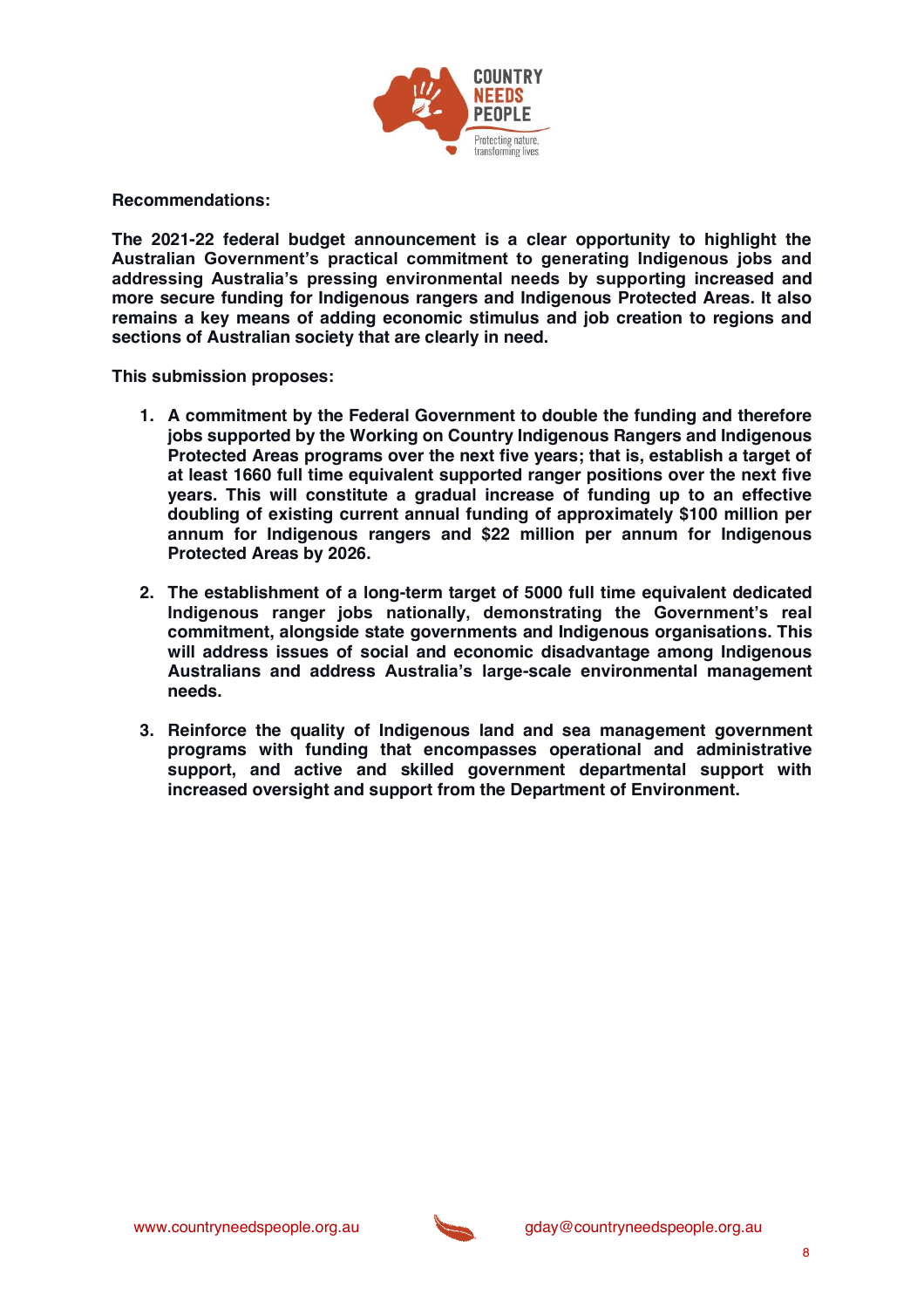

#### **References:**

Allen (2011). *Assessment of the economic and employment outcomes of the Working on Country program. Report to the Department of Sustainability, Environment, Water, Population and Communities*.

Altman, A. and Markham, F. (2013). *Values Mapping Indigenous Lands*, Native Title Conference, Alice Springs.

Altman, J.C., Buchanan, G.J. and Larsen, L. (2007). *The environmental significance of the Indigenous estate: Natural resource management as economic development in remote Australia.* CAEPR discussion paper number 286, Centre for Aboriginal Economic Policy Research, Australian National University.

Altman, J. and Kerins, S. (2011). *Submission to the Inquiry into Australia's Biodiversity in a Changing Climate*, The House of Representatives Standing Committee on Climate Change, Environment and the Arts.

Attorney General's Department (2013). *Working on Country: Reporting Back to You 2009-2012*. Australian Indigenous HealthInfoNet (2014). *What is the history of Closing the gap?* http://www.healthinfonet.ecu.edu.au/closing-the-gap/key-facts/what-is-the-history-of-closing-thegap

Australian Red Cross (2016). *Rethinking Justice. Vulnerability Report 2016. Australian Red Cross*. http://www.redcross.org.au/files/VulnerabilityReport2016.pdf

Brennan, B. (2015). 'Government will fail to meet five out of six Closing the Gap targets: Productivity Commission.' *ABC News*. http://www.abc.net.au/news/2015-12-02/close-the-gap-report-showsmajority-of-targets-not-met/6995352

Burke, B. (2013). *Government Supports the Work of Indigenous Rangers -* media release 26 April 2013. http://www.environment.gov.au/minister/archive/burke/2013/mr20130426.html

Burke, The Hon Tony (2015). *Australian House of Representatives, Federation Chamber: Adjournment Speech by The Hon. Tony Burke: Working on Country* 

*Program.* http://parlinfo.aph.gov.au/parlInfo/search/display/display.w3p;db=CHAMBER;id=chamber% 2Fhansardr%2F83163a85-c413-4318-b2e3-

8cd22553fd24%2F0260;query=Id%3A%22chamber%2Fhansardr%2F83163a85-c413-4318-b2e3- 8cd22553fd24%2F0008%22

Campbell, D., Burgess, C.P., Garnett, S.T. and Wakerman, J. (2011). 'Potential primary health care savings for chronic disease care associated with Australian Aboriginal involvement in land management'. *Health Policy (Amsterdam, Netherlands)*, 99(1), pp. 83–89.

Connery, G. (2013). 'Desert Ranger Helping Remote Lives Bloom'. *The Canberra Times*, 21st November, p. 3.

Davidson, H. (2016). 'Indigenous Rangers Receive Commonwealth Funding Commitment to 2020'. *The Guardian*, 18th August. https://www.theguardian.com/australia-

news/2016/aug/18/indigenous-rangers-receive-commonwealth-funding-commitment-to-2020.

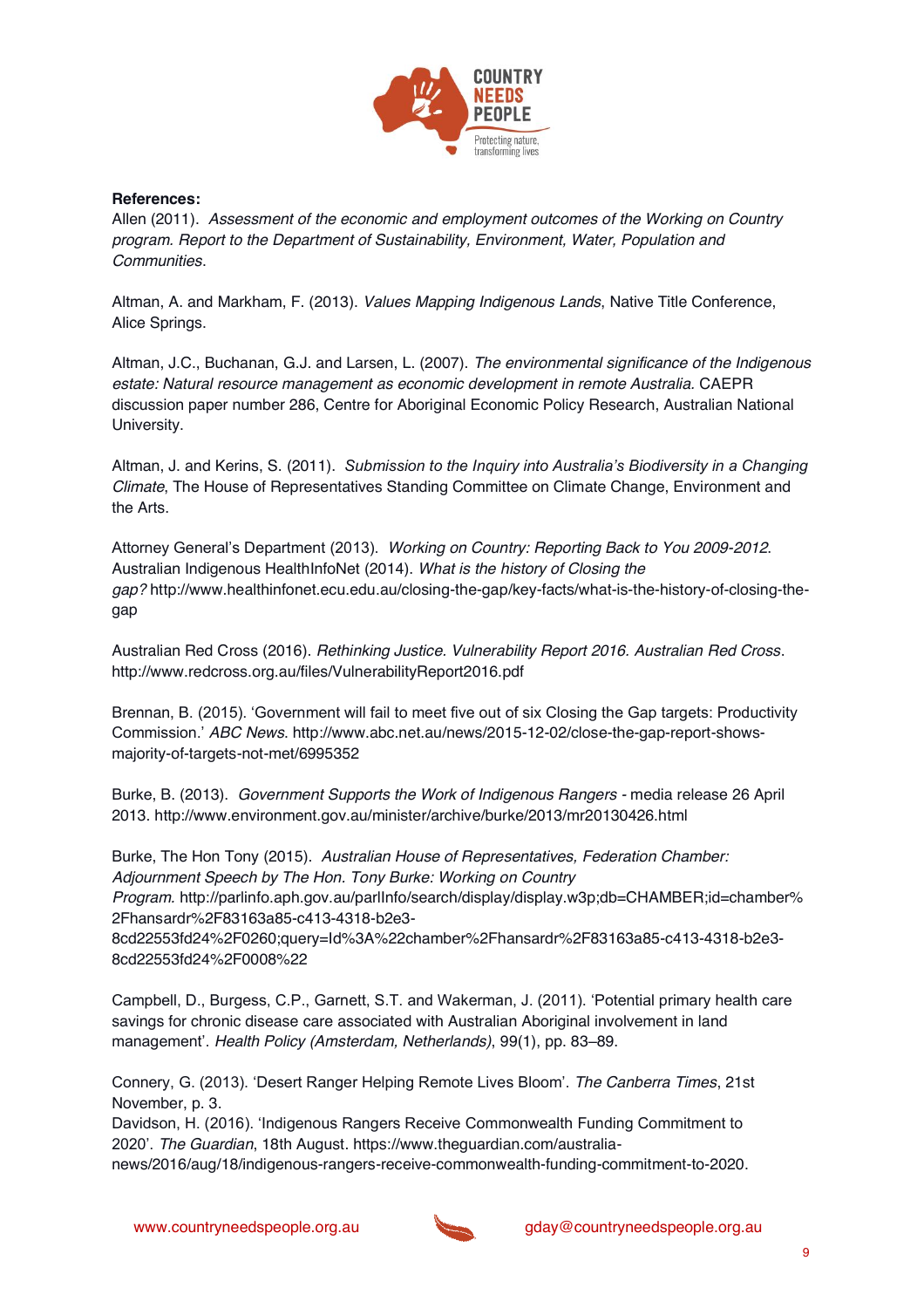

Department of Prime Minister and Cabinet (2015). Indigenous Protected Areas - the "backbone" for *long-term job creation*. http://www.indigenous.gov.au/news-and-media/stories/indigenous-protectedareas-%E2%80%93-%E2%80%98backbone%E2%80%99-long-term-job-creation Department of the Prime Minister and Cabinet (2016). *Consolidated SROI Report on IPA & WoC.* https://www.niaa.gov.au/resource-centre/indigenous-affairs/social-return-investment-– consolidated-report-indigenous-protected-areas

Department of Prime Minister and Cabinet (2016). *Reporting back...* 2014-15: How Indigenous *Ranger and Indigenous Protected Area Programs are Working Annual Report*, Australian Government.

Department of Prime Minister and Cabinet (2019) *Closing the Gap Report 2019.* https://antar.org.au/sites/default/files/2019\_ctg\_report.pdf Duigan, K. (2015). *Indigenous Protected Areas.* https://www.dpmc.gov.au/indigenousaffairs/about/jobs-land-and-economy-programme/indigenous-environment-branch/indigenousprotected-areas-ipas

Edwards, E. (2007). 'Indigenous Conservation Program Gets Funding Boost'. A.M. *ABC Radio* http://www.abc.net.au/am/content/2007/s1823790.htm

Gilligan, B. (2006). *The Indigenous Protected Areas Program 2006 Evaluation*. internal-pdf://IPA evaluation 584-06-0134024961/IPA evaluation 584-06.pdf

Marsden Jacob Associates (2010). *Review of the Environmental Stewardship Program. A report prepared for the Department of Sustainability, Environment, Water, Population and Communities*. http://155.187.2.69/water/publications/urban/pubs/urban-water-report.doc

Moodie, D. (2006). 'Celebrating ten years of Caring for Country: A Northern Land Council initiative', Darwin Northern Territory, Caring for Country Unit, Northern Land Council.

National Indigenous Australians Agency (2019). *Stories from Country 2015 ± 2017: How Indigenous Rangers and Indigenous Protected Areas are strengthening connections to Country, culture and community*. Australian Government.

Price, P. and Twigg, P. (2013). *Personal comments to author by P. Price and P. Twigg 2013.* (Both experts working on directly on remote land management with native title groups not currently part of the IPA consultation process.)

Productivity Commission (2015). *National Indigenous Reform Agreement - Performance Assessment 2013-14. November 2015*ht. http://www.pc.gov.au/research/supporting/indigenous-reformassessment/indigenous-reform-assessment.pdf

Productivity Commission (2016). *Overcoming Indigenous Disadvantage: Key Indicators 2016.* http://www.pc.gov.au/research/ongoing/overcoming-indigenous-disadvantage/2016/reportdocuments/oid-2016-overcoming-indigenous-disadvantage-key-indicators-2016-report.pdf

Putnis, A., Josif, P. and Woodward, E. (2007). *Healthy Country Supporting Indigenous Engagement in the Sustainable Management of Northern Territory Land and Seas. A Strategic Framework Executive Summary*. internal-pdf://Healthy Country Hea-3684160000/Healthy Country Healthy people investment strategy draft 07.pdf